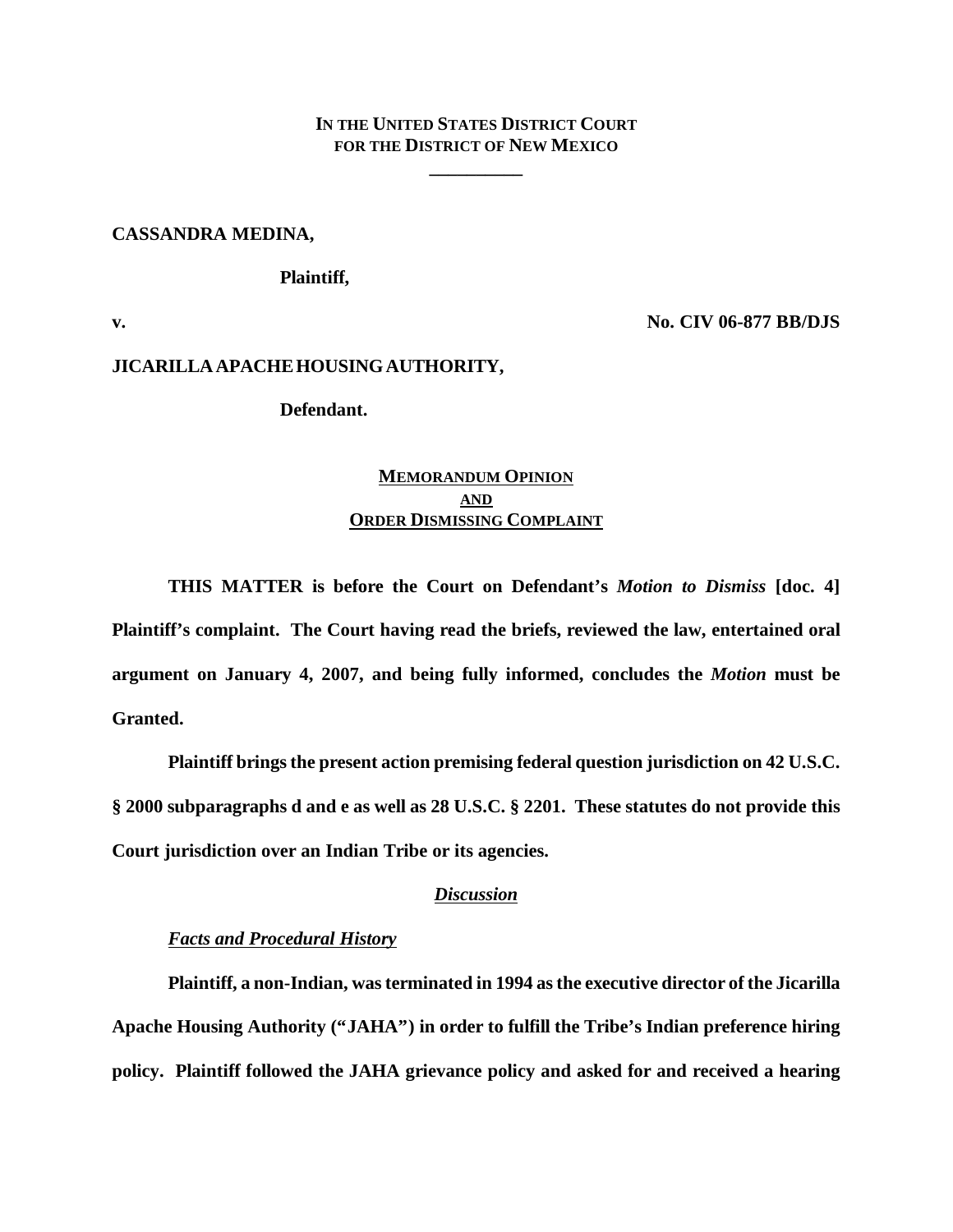**from the JAHA Board of Commissioners in 1995. The Board affirmed the termination. She then filed a complaint in this Court, which Judge Hansen dismissed under the Indian abstention doctrine enunciated in** *National Farmers Union Insurance Company v. Crow Tribe of Indians***, 471 U.S. 845 (1985).** *See* **Order in** *Medina v. Jicarilla Apache Hous. Auth.***, No. CIV 95-0400 (D.N.M. Jan. 16, 1996). Plaintiff subsequently filed a complaint in the Jicarilla Apache Tribal Court, where her case was heard on the merits in 1998. However, the judge who heard the case did not render a decision before leaving his position. Six years later, his replacement rendered a decision in favor of Plaintiff and awarded her substantial damages. The JAHA appealed to the Jicarilla Court of Appeals which reversed the judgment holding that "as a tribal agency, JAHA enjoys the same sovereign immunity from suit that is afforded the Nation."** *Jicarilla Apache Housing Auth. v. Medina***, No. CV 96-10591, Appeal No. 2005-R-176-05 p. 19 (Jicarilla Apache Nation Ct. App. May 9, 2006). That Court also rejected Plaintiff's arguments that JAHA waived its sovereign immunity by (1) contracting with the United States Department of Housing and Urban Development or (2) including a "sue and be sued" clause in the tribal ordinance authorizing the JAHA, since Plaintiff had no contract which authorized a suit.**

## **I.** *Title VI of the Civil Rights Act of 1964, 42 U.S.C. § 2000d does not apply*

**Title VI of the Civil Rights Act broadly prohibits discrimination. However, it does not expressly include tribes or tribal entities within its parameters. In** *Nero v. Cherokee Nation of Oklahoma***, 892 F.2d 1457, 1462-3 (10th Cir. 1989), the Tenth Circuit held application of 42 U.S.C. § 2000d to prohibit a tribe from using race as a basis for tribal membership "would**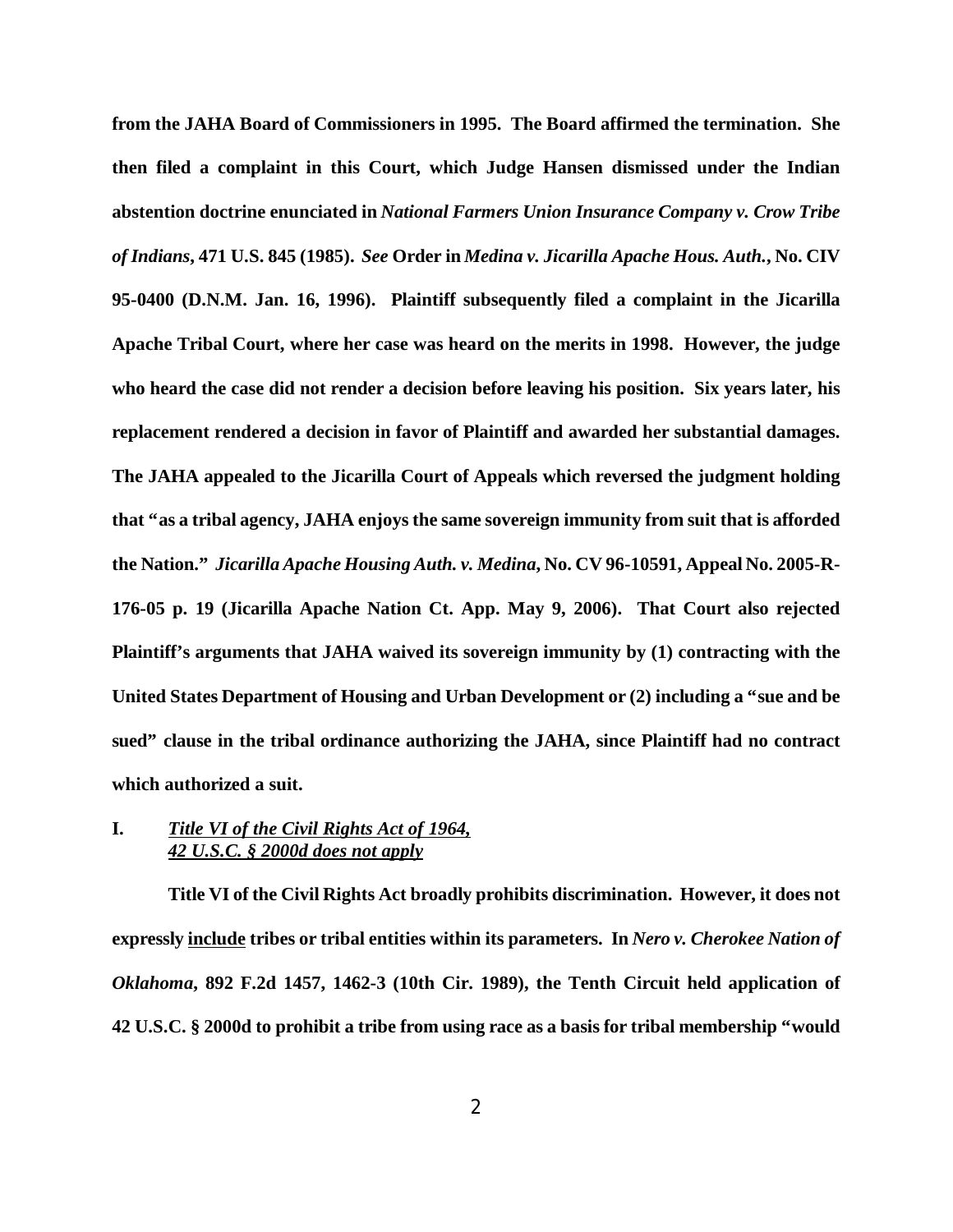**constitute an unacceptable interference with a tribe's ability to maintain itself as a culturally and distinct entity." 892 F.2d at 1463. The same rationale applies to a tribal employment policy giving preference to tribal members.** *Cf. Morton v. Mancari***, 417 U.S. 535, 547-8 (1974) (Indian preference is not racial preference).**

# **II.** *Title VII of the Civil Rights Act of 1964, 42 U.S.C. § 2000e does not apply*

**Plaintiff also relies upon Title VII of the Civil Rights Act, which prohibits discrimination in employment, as a basis for federal question jurisdiction. However, 42 U.S.C. § 2000e(b)(1) and 42 U.S.C. § 2000e-2(i) "specifically exempt[] Indian tribes from compliance with the prohibition against discriminatory discharge from employment."** *Wardle v. Ute Indian Tribe***, 623 F.2d 670, 673 (10th Cir. 1980);** *see also Duke v. Absentee Shawnee Tribe of Okla. Hous. Auth.***, 199 F.3d 1123, 1126 (10th Cir. 1999).**

# **III.** *The Declaratory Judgment Act, 28 U.S.C. § 2201 does not create federal question jurisdiction*

**Jurisdiction is not created by 28 U.S.C. § 2201, but must exist independently of the Declaratory Judgment Act.** *Skelly Oil Co. v. Phillips Petroleum Co.***, 339 U.S. 667, 671 (1950);** *Cardtoons, L.C. v. Major League Baseball Players Ass'n***, 95 F.3d 959, 964 (10th Cir. 1996);** *Chandler v. O'Bryan***, 445 F.2d 1045, 1054 (10th Cir. 1971). Moreover, even if this Act applied, the Court would have to evaluate several factors in determining whether to grant a Declaratory Judgment, and the facts contained in initial pleadings in this case makes that result unlikely.** *See State Farm Fire & Cas. Co. v. Mhoon***, 31 F.3d 979, 983 (10th Cir. 1994).**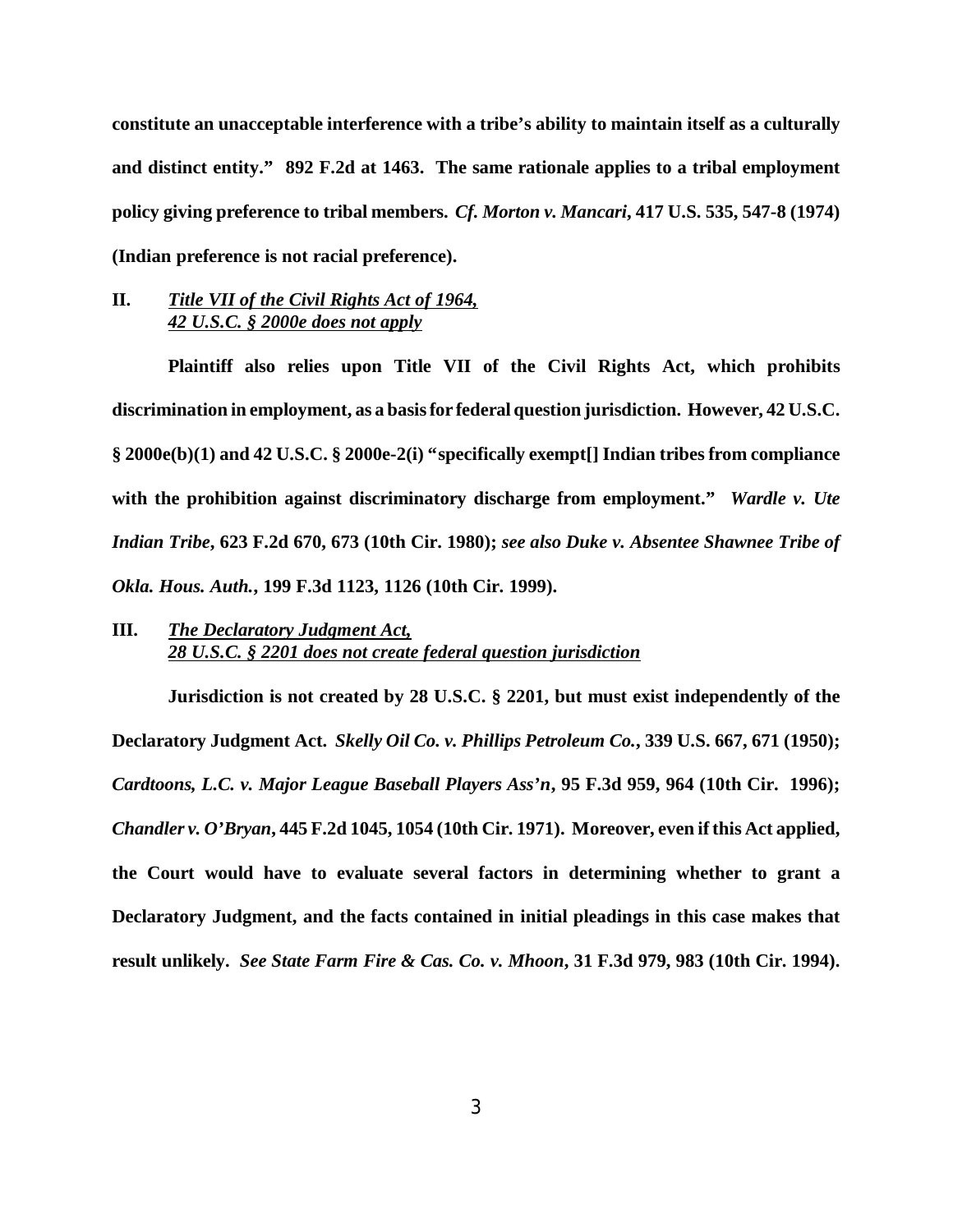### **IV.** *Other claims*

**Plaintiff also asserts claims under the New Mexico Human Rights Act and the Jicarilla Apache Constitution. Neither of these is a source of federal jurisdiction.** *Sac & Fox Tribe v. Bureau of Indian Affairs***, 439 F.3d 832 (8th Cir. 2006) (jurisdiction to interpret tribal constitution lies with the tribal, not federal, court).**

## **V.** *Sovereign immunity*

**Even if any of the three federal statutes relied on by Plaintiff provided this Court a basis for federal jurisdiction, however, this Court would only review the tribal court's decision as to its jurisdiction. In spite of the unique proceedings in the trial court, Plaintiff was ultimately satisfied with that court's jurisdiction and decision. Plaintiff makes no claim the Jicarilla Court of Appeals lacked jurisdiction to review the tribal trial court. It is only the Court of Appeals' decision on sovereign immunity, depriving Plaintiff of her trial court victory, she challenges. "[U]nless the district court finds the tribal court lacked jurisdiction or withholds comity for some other valid reason, it must enforce the tribal court judgment without reconsidering issues decided by the tribal court."** *Burrell v. Armijo***, 456 F.3d 1159, 1168 (10th Cir. 2006).**

**The JAHA, as a sovereign, enjoys common law immunity from suit. Unless a tribe has clearly waived its immunity or Congress expressly abrogated that immunity by authorizing suit, a suit against an Indian tribe is barred.** *Oklahoma Tax Comm'n v. Citizen Band Potawatomi Indian Tribe***, 498 U.S. 505, 509 (1991) (recognizing tribal immunity from suit over taxation of cigarette sales);** *Ordinance 59 Ass'n v. Babbitt***, 970 F. Supp. 914 (D. Wyo. 1997) (same). Tribal agencies, and specifically tribal housing authorities, are generally imbued with**